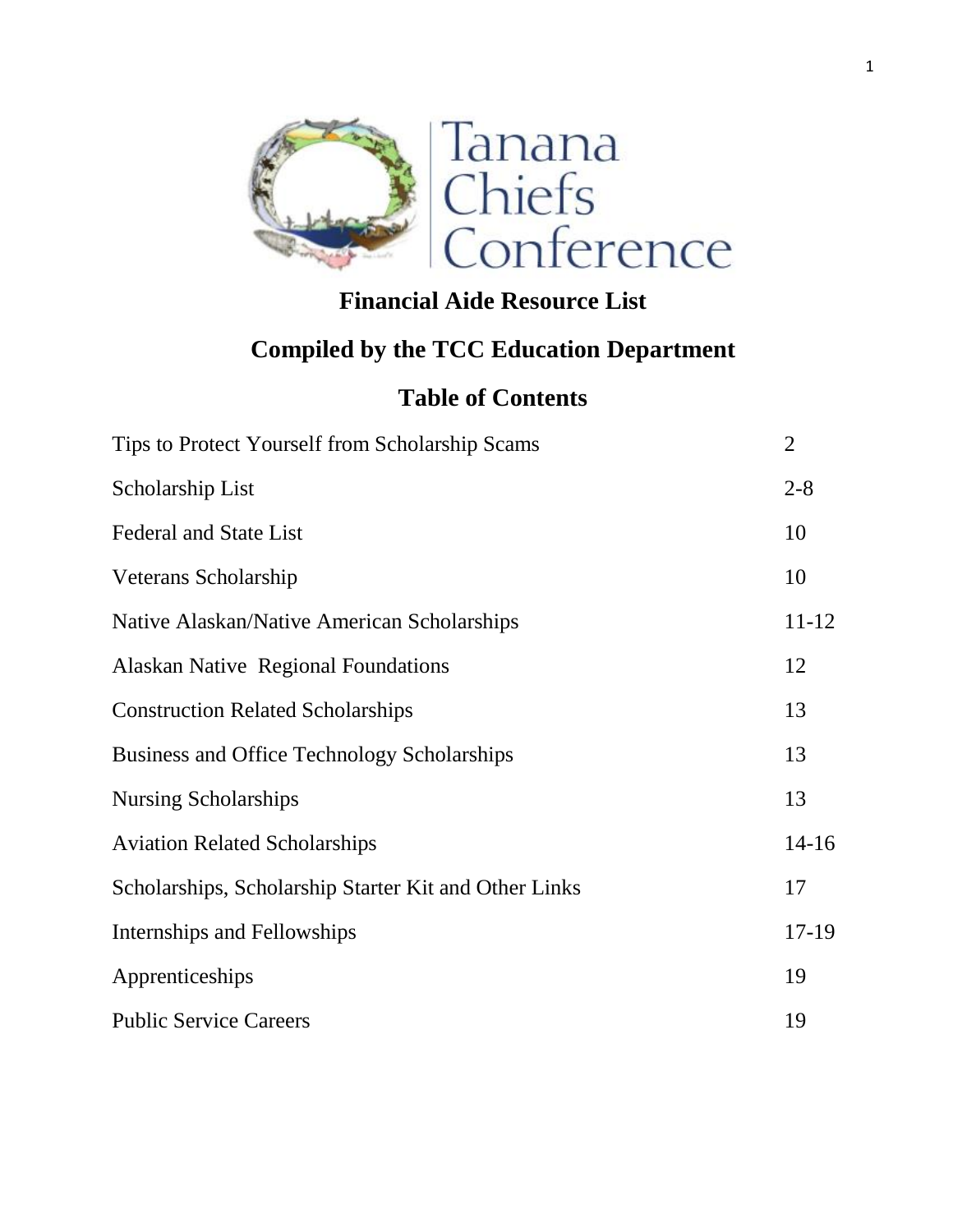## **MINORITY, ETHNICITY AND AMERICAN INDIAN SCHOLARSHIP For American Indian and Alaska Native Students**

*TCC Updated 7/9/14*

## **Tips To Protect Yourself From Scholarship Scams:**

<http://finaid.org/scholarships/scams.phtml>

*SCHOLARSHIP SCAMS:* <http://www.ftc.gov/bcp/conline/edscams/scholarship/index.html>

## **Scholarships**

7<sup>th</sup> Generation Scholarship Fund --Veterinary Tech scholarship <http://www.7thgeneration.org/vetech.html>

Actuarial Foundation Diversity Scholarship Website:<http://www.actfnd.org/programs/actuarial/act-diversity.shtml> Contact Information: [Scholarships@ActFnd.org](mailto:Scholarships@ActFnd.org) or 847-706-3535

American Chemistry Society Scholars Program [http://acs.org](http://acs.org/) <http://www.acs.org/content/acs/en/funding-and-awards.html> Deadline March 1 Contact Information: 800-277-5558 ext 6250

AISES (American Indian Science and Engineering Society) <http://www.aises.org/scholarships/> Contact (505) 765-1052

American Chemical Society –Sciences Scholarships for Minority Students [http://search.acs.org/search?q=Scholarship&client=acs\\_r2&output=xml\\_no\\_dtd&proxystylesheet=ac](http://search.acs.org/search?q=Scholarship&client=acs_r2&output=xml_no_dtd&proxystylesheet=acs_r2&sort=date%3AD%3AL%3Ad1&entqr=3&oe=UTF-8&ie=UTF-8&ud=1&site=acs&x=15&y=10) [s\\_r2&sort=date%3AD%3AL%3Ad1&entqr=3&oe=UTF-8&ie=UTF-](http://search.acs.org/search?q=Scholarship&client=acs_r2&output=xml_no_dtd&proxystylesheet=acs_r2&sort=date%3AD%3AL%3Ad1&entqr=3&oe=UTF-8&ie=UTF-8&ud=1&site=acs&x=15&y=10) $8&ud=1&site=acs&x=15&y=10$ 

American Indian College Fund [http://collegefund.org/content/tribal\\_college\\_special\\_scholarships](http://collegefund.org/content/tribal_college_special_scholarships) Deadline: May  $31<sup>st</sup>$ 

American Indian Education Foundation [http://www.nrcprograms.org/site/PageServer?pagename=aief\\_scholarshipapplication](http://www.nrcprograms.org/site/PageServer?pagename=aief_scholarshipapplication) Contact Information: (866) 866- 8642 Deadline April  $4<sup>th</sup>$ 

American Indian Graduate Center [www.aigc.com](http://www.aigc.com/) <http://www.aigcs.org/scholarships/online-application-instructions/> Contact Information: 1-800-628-1920 Deadline May  $4<sup>th</sup>$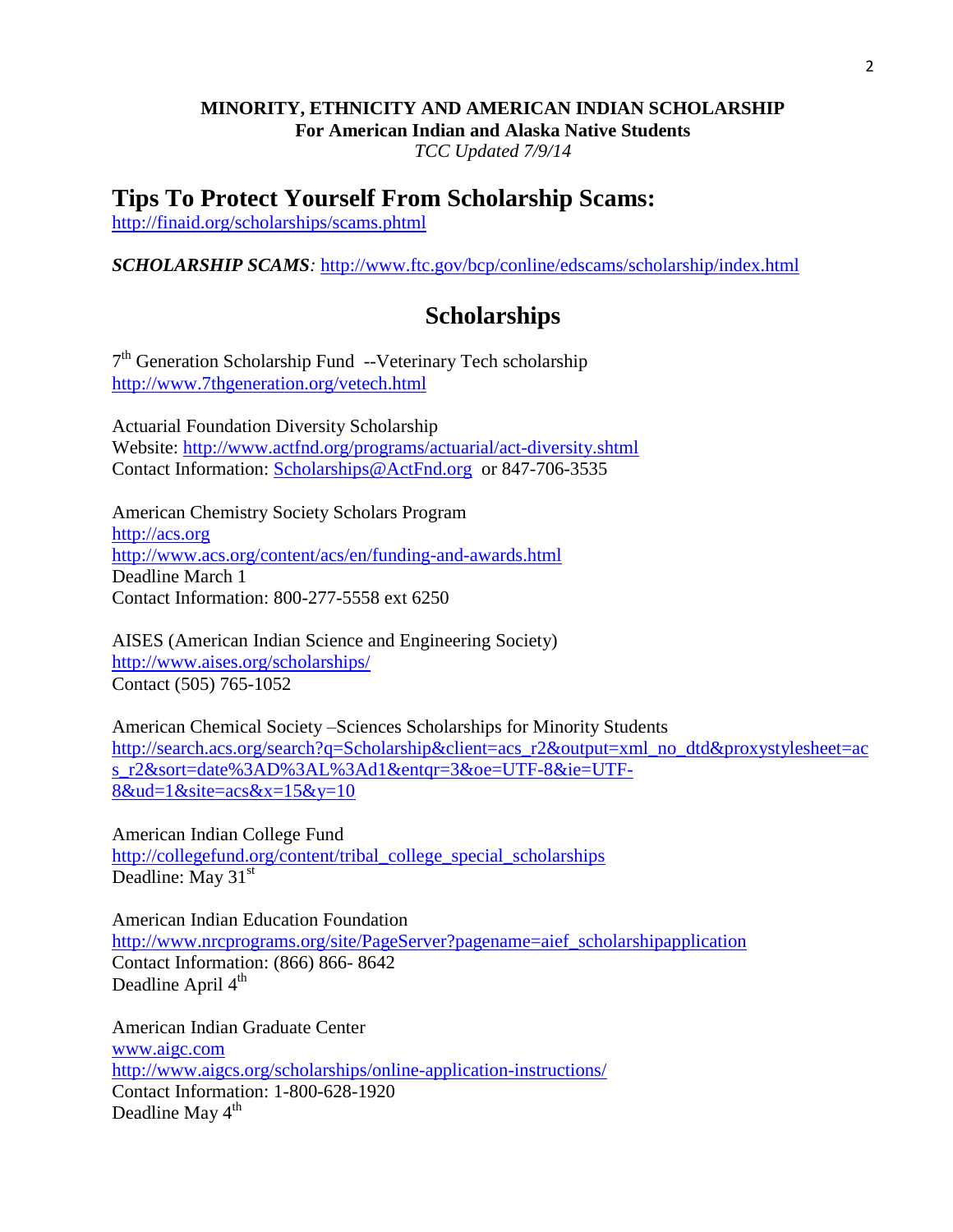American Indian Services [https://secure.mytechsupport.com/~ais/students\\_application.html](https://secure.mytechsupport.com/~ais/students_application.html) American Institute of Constructors <http://www.professionalconstructor.org/?page=Foundation&hhSearchTerms=%22scholarships%22>

American Nuclear Society <http://www.ans.org/honors/scholarships/forms/> Deadline: February  $1<sup>st</sup>$ 

American Physical Society Minority Scholarship <http://www.aps.org/programs/minorities/honors/scholarship/index.cfm> Must be a high school senior, college freshman or sophomore Deadline: February 14<sup>th</sup>

American University's Washington Internship for Native Students [http://www.itwatercommission.org/2012/12/american-universitys-washington-internships-native](http://www.itwatercommission.org/2012/12/american-universitys-washington-internships-native-students/)[students/](http://www.itwatercommission.org/2012/12/american-universitys-washington-internships-native-students/)

Deadline varies according to semester

Americorps Program [http://www.americorps.gov/for\\_individuals/why/index.asp](http://www.americorps.gov/for_individuals/why/index.asp)

Association on American Indian Affairs Scholarships [http://www.indian-affairs.org/scholarships/aaia\\_scholarships.htm](http://www.indian-affairs.org/scholarships/aaia_scholarships.htm) Contact Information: (240) 314-7155 Deadline: March 1

Big Water Consulting <http://bigwaterconsulting.net/internship/> Summer internship opportunity

Byron Hanke Fellowship <http://www.cairf.org/scholarships/hanke.aspx> Graduate students studying Community Associations Deadline: May 1

Bureau of Educational and Cultural Affairs <http://exchanges.state.gov/>

Career One Stop <http://www.eecs.berkeley.edu/Programs/ugrad/superb/superb.html> List of various scholarship available to Alaskans

Catching the Dream <http://www.catchingthedream.org/> Contact Information: (505) 262-2351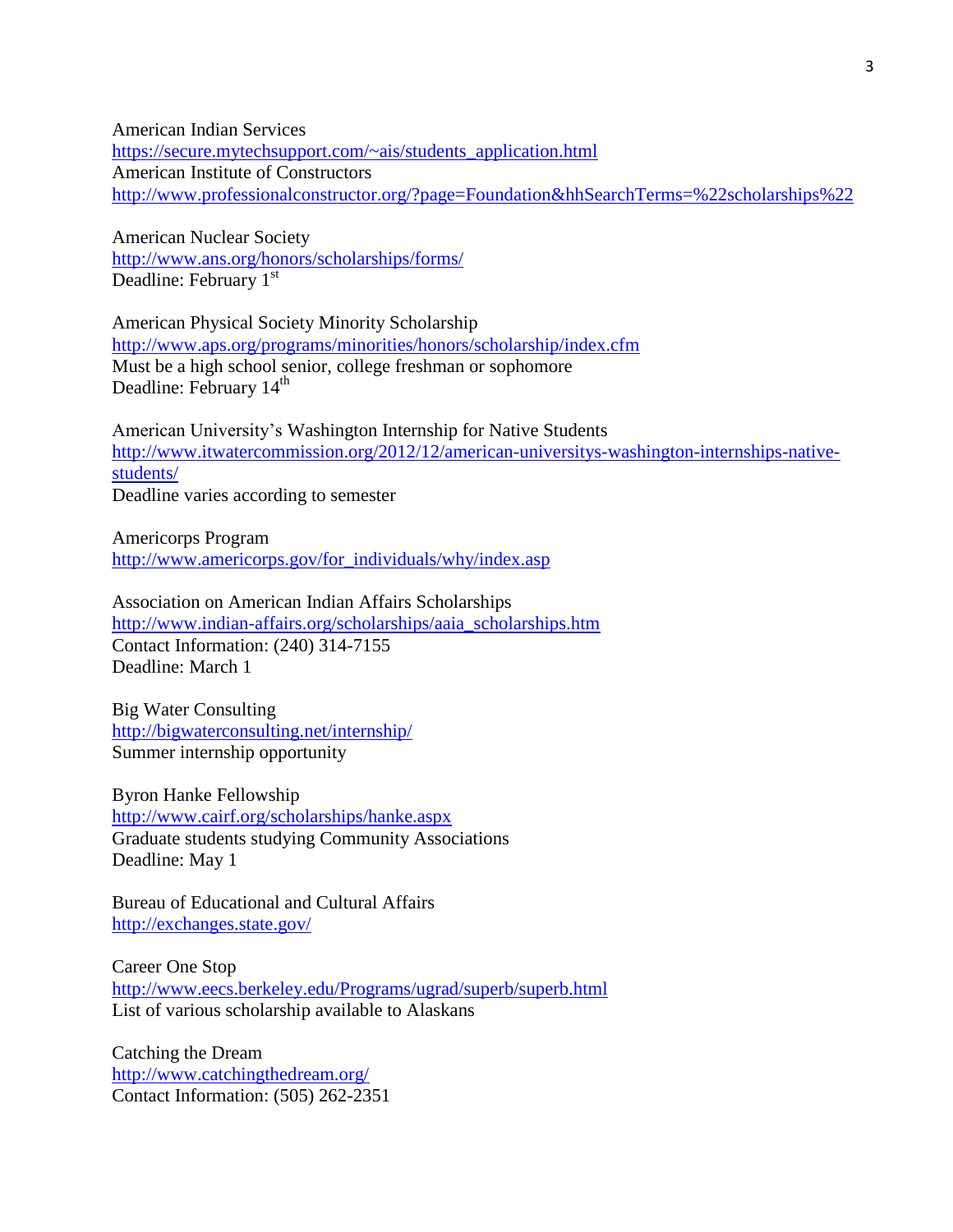Center for Student Opportunity Scholarship

[http://www.necc.mass.edu/getting-started/financial-aid/types/scholarships/necc-scholarship](http://www.necc.mass.edu/getting-started/financial-aid/types/scholarships/necc-scholarship-opportunities/)[opportunities/](http://www.necc.mass.edu/getting-started/financial-aid/types/scholarships/necc-scholarship-opportunities/)

Cobell Education Scholarship Fund <http://www.cobellscholarships.org/>

Collegiate Inventors Competition <http://collegiateinventors.org/enter-the-competition/>

College is Possible <http://www.collegeispossible.org/>

College Scholarships.org <http://www.collegescholarships.org/scholarships/health/physician-assistants.htm>

Comanche Nation College

[http://www.cnc.cc.ok.us/system/docs/4/original/CNC%20list%20of%20scholarships.pdf?139758121](http://www.cnc.cc.ok.us/system/docs/4/original/CNC%20list%20of%20scholarships.pdf?1397581210) [0](http://www.cnc.cc.ok.us/system/docs/4/original/CNC%20list%20of%20scholarships.pdf?1397581210)

A comprehensive listing of scholarships and internships

Cyber Learning (Computer Technology) [www.cyberlearning.org](http://www.cyberlearning.org/)

Daughters of the American Revolution's American Indian Scholarship <http://www.dar.org/national-society/scholarships>

Ellen Masin Persina Scholarship <http://www.press.org/about/students> Contact Information: (202) 662-7500 Deadline: March 1<sup>st</sup>

Ethnic Minority Bachelor's Scholarships <http://www.onsfoundation.org/apply/ed> Contact Information: (412) 921-7373 Deadline: September 1

Fastweb <http://www.fastweb.com/> Search engine to search for scholarships

Federally Funded Scholarships, Grants & Internships <https://www.scholarships.com/financial-aid/grants/> Links to various grants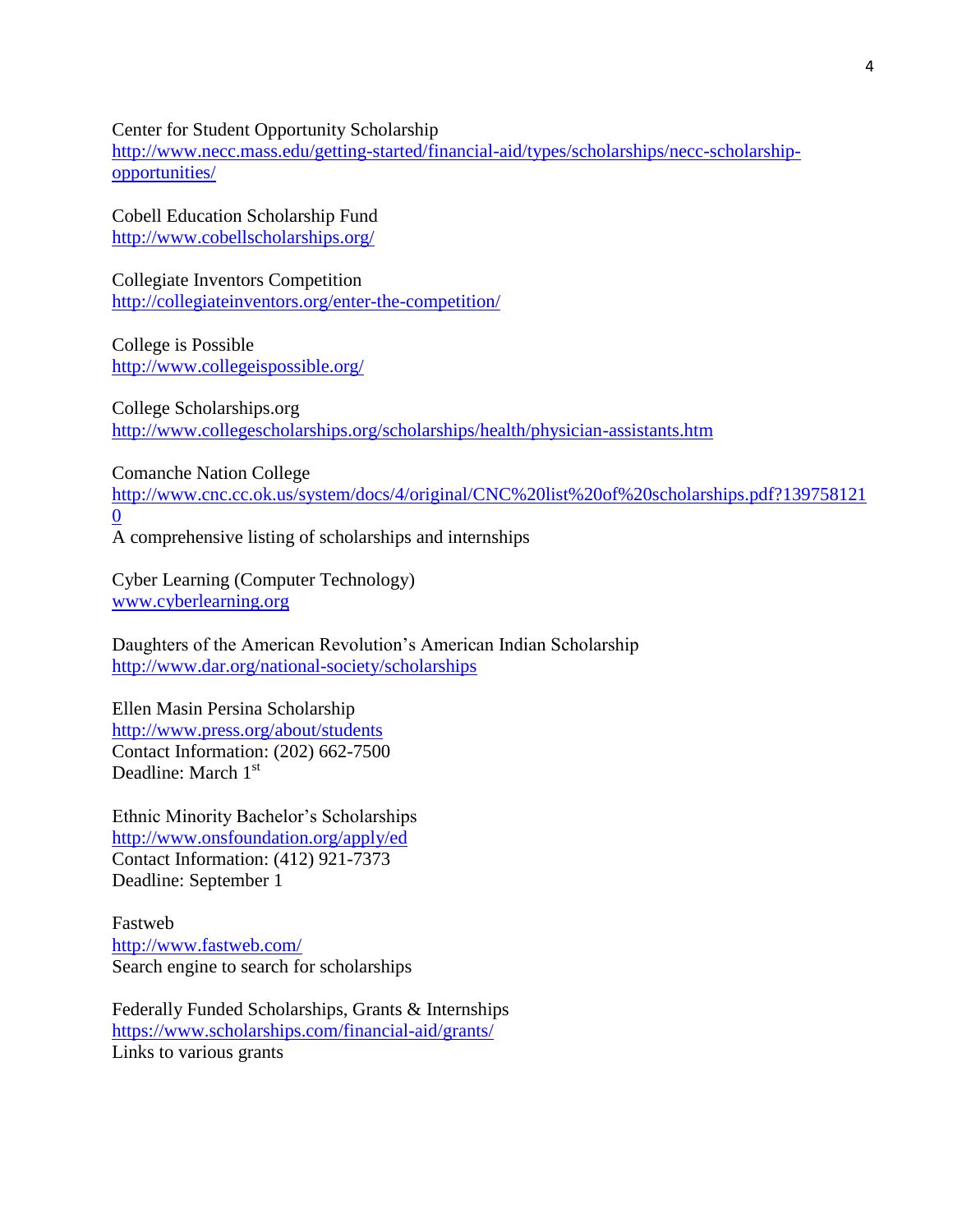Financial Aid <http://www.finaid.org/> Site to start searching for funding

Foster Youth Scholarship and Aid program <http://hss.state.ak.us/ocs/IndependentLiving/default.htm> For foster children or those who were foster children after their  $16<sup>th</sup>$  birthday

Free Scholarship Search & Information Service <http://www.freschinfo.com/>

Free – 4U.com National Database of Scholarships <http://www.free-4u.com/guidepos.htm>

Fulbright-Teacher and Administrator Exchange Program <http://fulbrightteacherexchange.org/>

Gates Millennium Scholars & AIGC-American Indian Graduate Center Scholar <http://www.aigcs.org/aigc-scholarships/the-gates-millennium-scholar-program/>-

Gates Millennium Undergraduate Scholars Program <https://scholarships.gmsp.org/Program/Details/0fb486dd-d32c-4a4f-a0c5-d911d7d89cb7> or [contactus@gmsp.org](mailto:contactus@gmsp.org) Contact Information: (877) 690-4677

Humboldt State University <http://www.humboldt.edu/itepp/family/Nativescholarships.htm>

Indian Health Service Scholarship Program (IHSSP) <http://www.ihs.gov/careeropps/studentopportunities/> <http://www.ihs.gov/scholarship/index.cfm> Contact Information: (301) 443-6197

International Order of the King's Daughters and Sons-North American Indian Scholarships <http://www.iokds.org/scholarship.html> Deadline: April 1<sup>st</sup>

Jeannette Rankin Foundation Scholarship for Low-Income Women (for women 35 and older) <http://www.rankinfoundation.org/students/eligibility>

Johnson & Johnson <http://www.pa-foundation.org/scholarships-fellowships/pa-student-scholarships/>

J.P. Morgan Launching Leaders Undergraduate Scholarship <http://careers.jpmorgan.com/student/jpmorgan/careers/earlyadvantage/apply>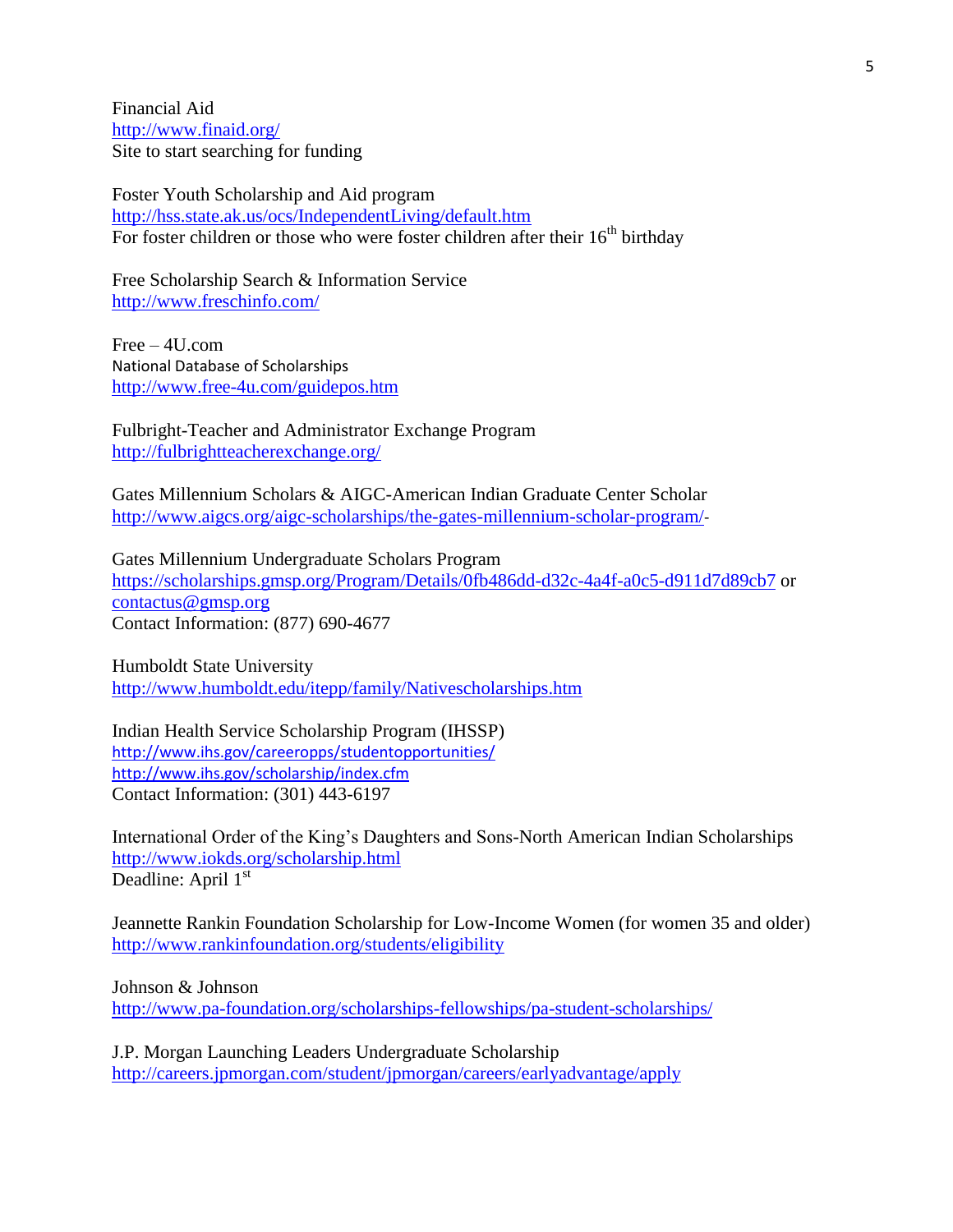Jackie Robinson foundation Scholarship <http://www.jackierobinson.org/apply/general-applicants.php> Contact Information: 212-290-8600 Deadline: February 15

Maureen L. and Howard B. Blitman <http://www.nspe.org/Students/Scholarships/blitman.html> Deadline: March 1<sup>st</sup>

Microsoft Scholarships <http://careers.microsoft.com/careers/en/us/internships-scholarships.aspx> Deadline: February 1<sup>st</sup>

Mildred Colodny Scholarship Fund Preservation Degrees and Careers <http://www.preservationnation.org/resources/find-funding/scholarships/colodny-scholarship/>

Minority Geoscience Undergraduate Scholarships <http://www.americangeosciences.org/education/awards> or [cmm@agiweb.org](mailto:cmm@agiweb.org) Contact Information: (703) 379-2480

Minority Scholarships in Health related fields <http://scholarships.kachinatech.com/scholarships/scholar9.html> Vast resource list Minority Scholarship Resource Links [www.uwsp.edu/](http://www.uwsp.edu/)

Namepa National Minority Scholarships Awards <http://www.namepa.org/student-scholarships>or [namepa@namepa.org](mailto:namepa@namepa.org) Contact Information: (407) 647-8839 Deadline: May  $26<sup>th</sup>$ 

National Action Council for Minorities in engineering (NACME) Founder's Scholarship [http://www.nacme.org/publications/scholarship\\_programs/2013-2014CompleteApplication1.pdf](http://www.nacme.org/publications/scholarship_programs/2013-2014CompleteApplication1.pdf) Deadline: March 30

National Indian Education Association <http://www.niea.org/Scholarships/Scholarship-Listing.aspx> Listing of various scholarships Deadline varies

National Indian Youth Council, Inc (NIYC) <http://niyc-alb.org/programs.htm#FUNDING> Farmington Field Office: (505) 327-5341 Albuquerque Field Office: (505) 247-2251 Gallup Field Office: (505) 863-6639

National Institute on Alcohol Abuse and Alcoholism <http://www.niaaa.nih.gov/grant-funding/application-process>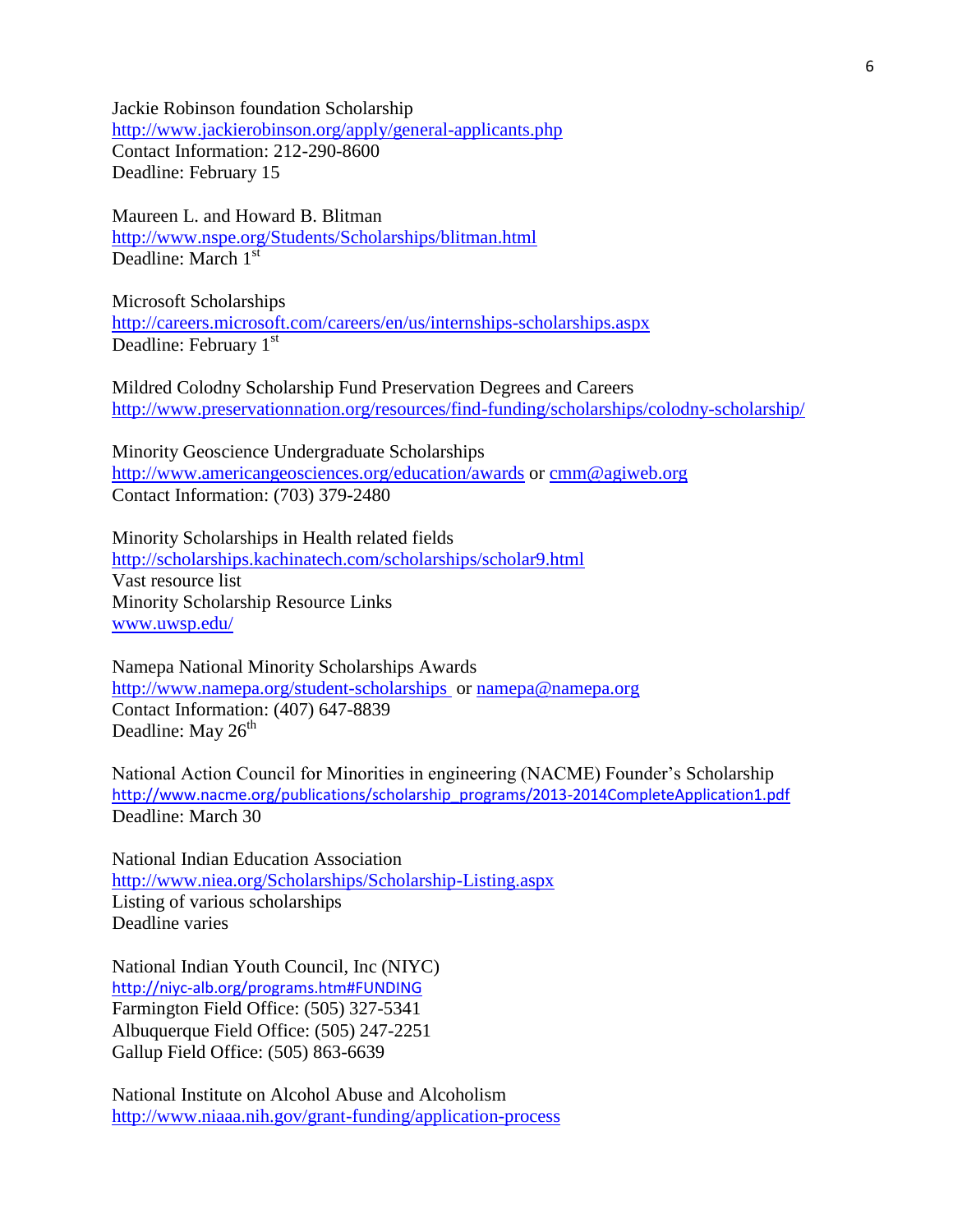National institute on Drug Abuse <http://www.drugabuse.gov/>

National Johnson-O'Malley Association <http://www.njoma.com/>

- Chief Pyle/Chief Ellis Scholarship
- NJOMA Chief Old Person Scholarship
- Two Stars Blue Bird

National Transportation Clubs International <http://transportationclubsinternational.com/scholarships.html>

Native American Finance Officers Association [http://www.nafoa.org/education\\_3.html](http://www.nafoa.org/education_3.html) Deadline July 15

Native American Journalist Association (NAJA) <http://www.naja.com/students/naja-scholarships/> Contact Information: (505) 262-2351 Deadline June 20 Native American Youth Film Internship Program <http://www.examiner.com/article/native-american-youth-film-internship-program>

Native Waters Organization-Internship Program [http://Deadline.nativewaters.org/pdfs/ScholarshipOpps.pdf](http://deadline.nativewaters.org/pdfs/ScholarshipOpps.pdf)

NCR Foundation Minority Scholarship <http://www.uncf.org/> Contact Information: (513) 445-1777

National Indian Education Association <http://www.niea.org/media/scholarships.php>

Paying for College <http://www.nacc.colostate.edu/Data/Sites/1/documents/nativeamericanscholarships.pdf> A comprehensive listing of many scholarship programs available to Native Americans

Physicians Associate Foundation <http://www.pa-foundation.org/scholarships-fellowships/pa-student-scholarships/>

Scholarships/Women and Ethnic Minorities in Psychology [http://www.bing.com/search?q=-](http://www.bing.com/search?q=-Scholarships%2FWomen+and+Ethnic+Minorities+in+Psychology&src=ie9tr) [Scholarships%2FWomen+and+Ethnic+Minorities+in+Psychology&src=ie9tr](http://www.bing.com/search?q=-Scholarships%2FWomen+and+Ethnic+Minorities+in+Psychology&src=ie9tr)

Science, Technology, Engineering and Math Major Scholarships <http://www.afcea.org/education/scholarships/graduate/STEMMajorScholarship.asp>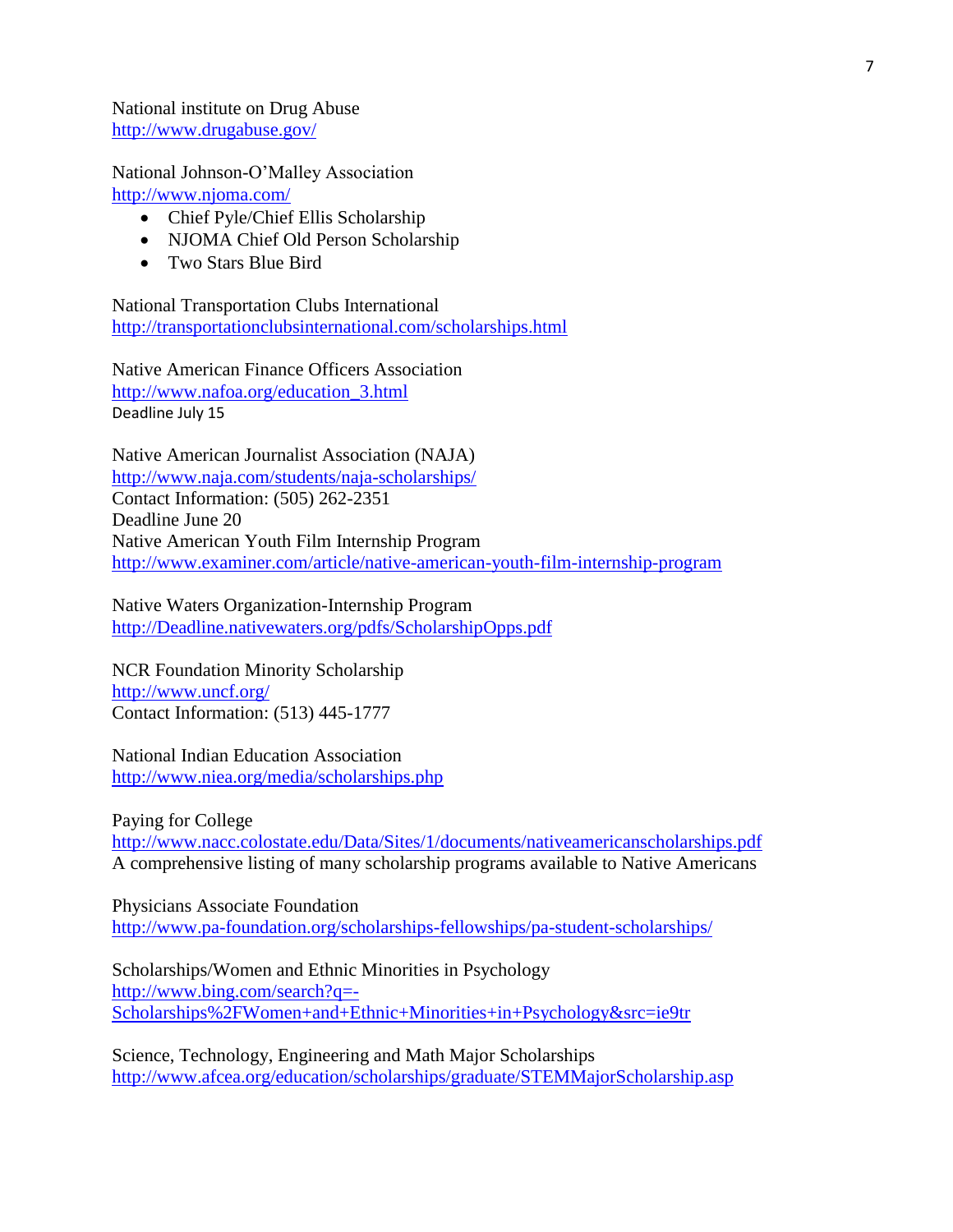Society of Women Engineers (SWE) Program [http://societyofwomenengineers.swe.org](http://societyofwomenengineers.swe.org/index.php/scholarships#activePanels_)/index.php/scholarships#activePanels\_ or [scholarshipapplication@swe.org](mailto:scholarshipapplication@swe.org) Contact Information: 877-SWE-INFO Deadline: February 1<sup>st</sup>

Southern Utah University Native American Scholarships <http://www.suu.edu/ss/financial/schol-native.html> Only for attending So. Utah University Deadline: March 18<sup>th</sup>

Summer Undergraduate Program in Engineering Research at Berkeley (SUPERB) <http://www.eecs.berkeley.edu/Programs/ugrad/superb/superb.html> Internship for Jr/Sr in Electrical Engineering and Computer Sciences

Truman D. Picard Scholarship Fund [http://www.itcnet.org/about\\_us/scholarships.html](http://www.itcnet.org/about_us/scholarships.html) Multiple scholarships with varying deadlines

The Women and Minority Engineering Program <http://www.ofas.uci.edu/content/TypesOfAid.aspx?nav=1&id=scholarships> or [scholarships@uci.edu](mailto:scholarships@uci.edu) U.S. Coast Guard Academy/Minority Officer Recruiting <http://www.uscga.edu/admissions2.aspx?id=71> Contact Information: 800-424-8883

U.S. Department of Education <http://www2.ed.gov/fund/grants-apply.html?src=pn>

United Negro College Fund (UNCF) <https://scholarships.uncf.org/> Contact Information: 1-866-671-7237

University of Utah Diversity Scholarship <http://diversity.utah.edu/scholarships/index> List of several scholarships with varying deadlines

Western Interstate Commission for Higher Education [www.wiche.edu](http://www.wiche.edu/)

Provides reduced tuition at many schools in the western states under 3 separate programs

- WUE—Western Undergraduate Exchange
- WRGP—Western Regional graduate Program
- PSEP—Professional Student Exchange Program

World Studio Foundation Scholarships

[http://www.studentscholarshipsearch.com/scholarships/worldstudio-foundation-scholarship](http://www.studentscholarshipsearch.com/scholarships/worldstudio-foundation-scholarship-program.php)[program.php](http://www.studentscholarshipsearch.com/scholarships/worldstudio-foundation-scholarship-program.php) Contact Information: (212) 366-1317 Deadline: varies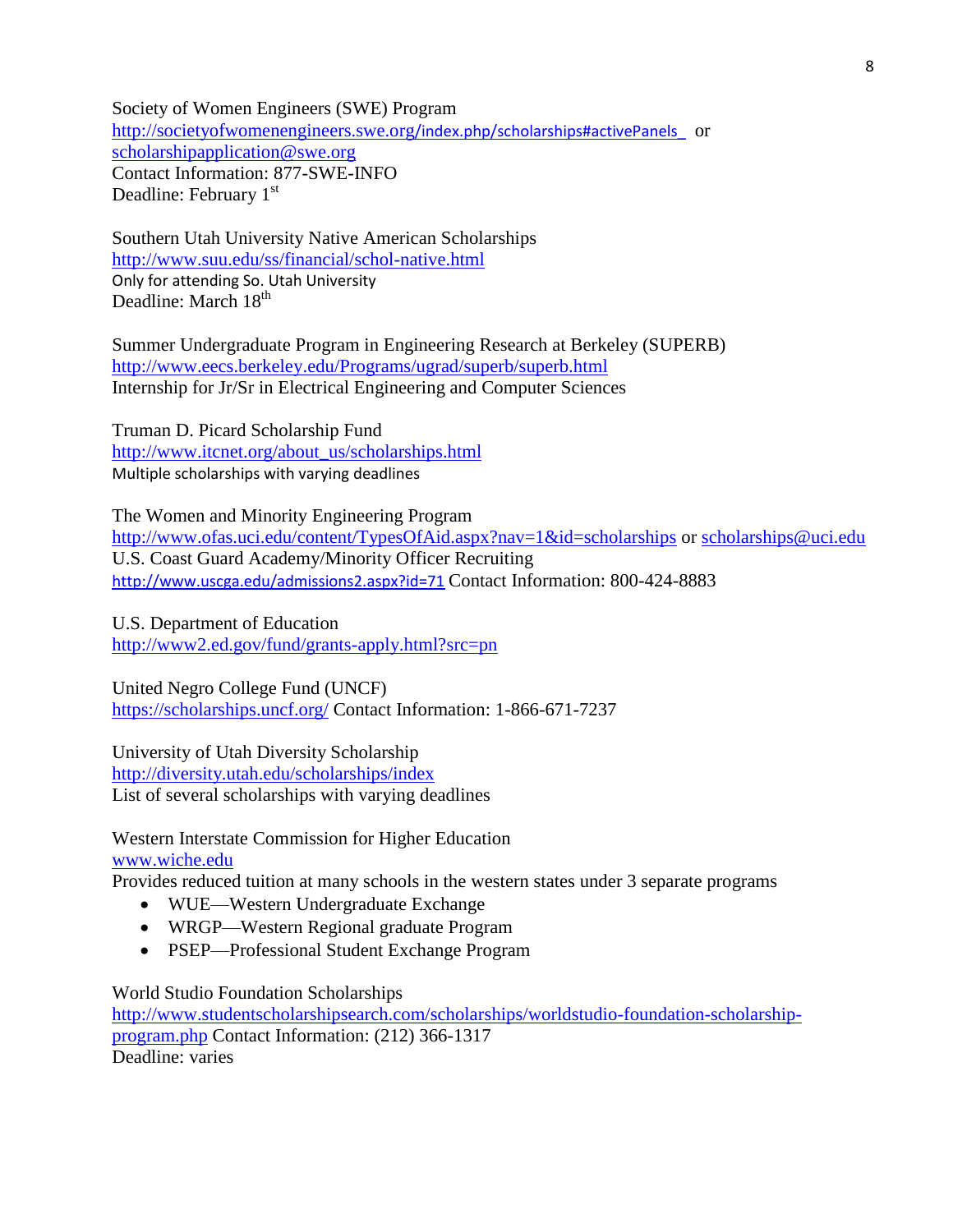Xerox Corporation-Technical Minority Scholarship Fund

<http://www.xerox.com/jobs/minority-scholarships/enus.html> Contact Information: (716) 422-7689 Deadline: September 14<sup>th</sup>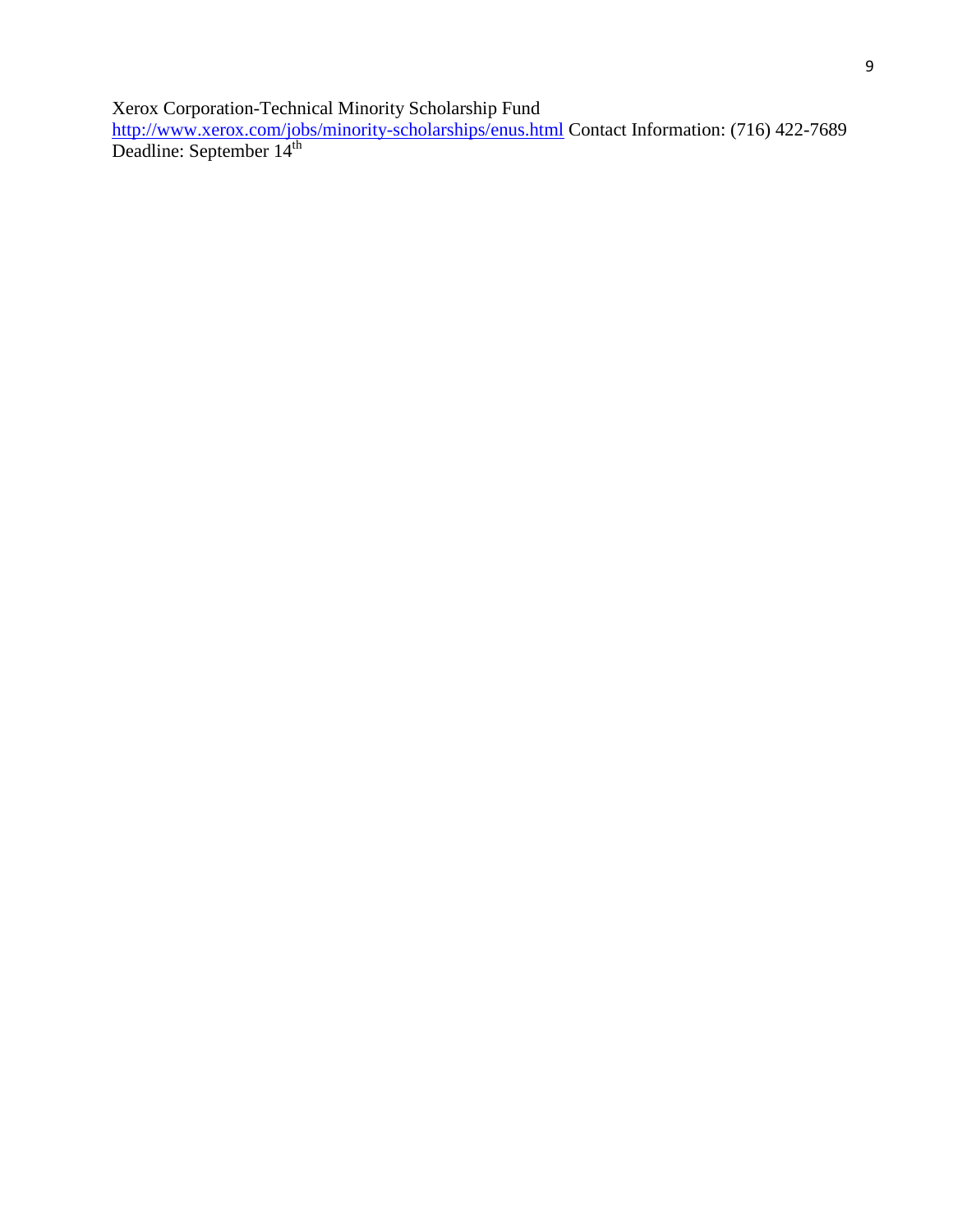#### **FEDERAL PROGRAMS**

Federal Student Aid [http://www.fafsa.ed.gov](http://www.fafsa.ed.gov/)

US Department of Education <http://www.benefits.gov/benefits/browse-by-category/category/GRA>

US Department of Education Student Guide <https://studentaid.ed.gov/resources>

#### **STATE OF ALASKA & UNIVERSITY OF ALASKA**

Alaska Merit Scholarships [http://acpe.alaska.gov/STUDENT-PARENT/Grants\\_Scholarships/Alaska\\_Performance\\_Scholarship](http://acpe.alaska.gov/STUDENT-PARENT/Grants_Scholarships/Alaska_Performance_Scholarship)

UAF Privately-Funded Scholarships <http://www.uaf.edu/finaid/scholarships/apply/>

For a high School's top graduate <http://www.alaska.edu/scholars/>

Internship and employment information <http://www.uaf.edu/career/students/jobs/>

Alaska Commission on Postsecondary Education (ACPE) <http://www.state.ak.us/acpe/> (go to student-parent information link at top of page)

Alaska Commission on Postsecondary **Education loan** information **<http://acpe.alaska.gov/>**

Alaskan **Student Loan** Application <http://www.state.ak.us/acpe>

#### **VETERANS SCHOLARSHIPS/FINANCIAL AID**

Variety of Veterans Scholarships Website – <http://www.military.com/education>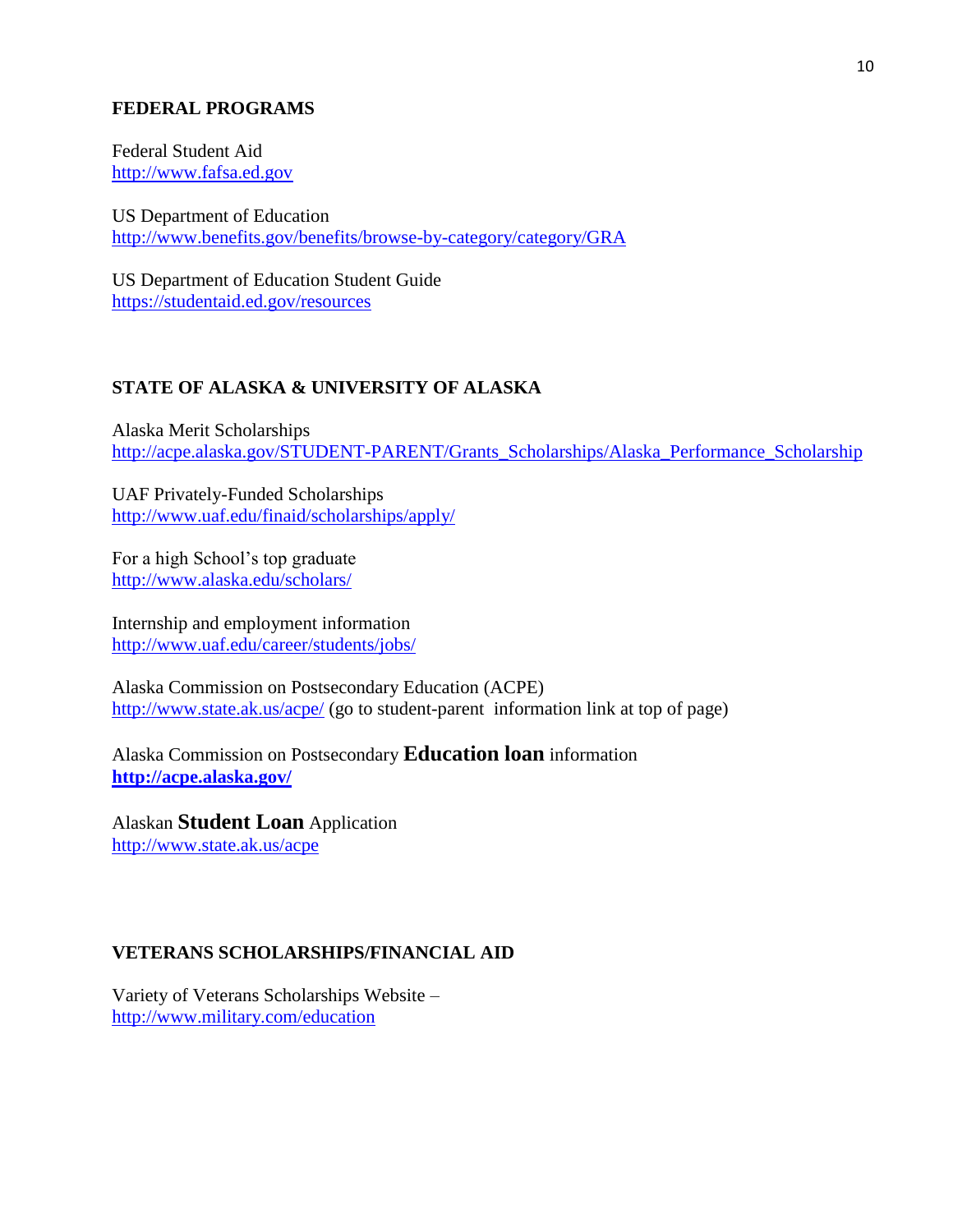#### **NATIVE ALASKANS/NATIVE AMERICAN**

Alyeska-Pipeline Alaska Native Program Scholarships [http://www.alyeskapipeline.com/assets/uploads/pagestructure/Employment\\_AlaskaNative\\_Scholarshi](http://www.alyeskapipeline.com/assets/uploads/pagestructure/Employment_AlaskaNative_ScholarshipProgram/editor_uploads/Alyeska%20Alaska%20Native%20Program%20Scholarship%20Partners%202014-2015.pdf) [pProgram/editor\\_uploads/Alyeska%20Alaska%20Native%20Program%20Scholarship%20Partners%](http://www.alyeskapipeline.com/assets/uploads/pagestructure/Employment_AlaskaNative_ScholarshipProgram/editor_uploads/Alyeska%20Alaska%20Native%20Program%20Scholarship%20Partners%202014-2015.pdf) [202014-2015.pdf](http://www.alyeskapipeline.com/assets/uploads/pagestructure/Employment_AlaskaNative_ScholarshipProgram/editor_uploads/Alyeska%20Alaska%20Native%20Program%20Scholarship%20Partners%202014-2015.pdf) List of Native entities with scholarships for students interested in oil industry

AAIA Adolph Van Pelt Special Fund for Indian Scholarship [http://www.indian-affairs.org/scholarships/aaia\\_scholarships.htm](http://www.indian-affairs.org/scholarships/aaia_scholarships.htm)

Indian Health Service, Alaska's Indian Health Service Scholarship <http://www.ihs.gov/careeropps/studentopportunities/> Contact Information: 800-684-8361

Alaska Village Electric Cooperative Scholarship <http://avec.securesites.net/downloads/scholarapp.pdf> Contact Information: (800) 478-1818

Morris K. Udall Scholarships <http://udall.gov/OurPrograms/MKUScholarship/MKUScholarship.aspx>

Alaska Merit Scholarships [http://acpe.alaska.gov/STUDENT-PARENT/Grants\\_Scholarships/Alaska\\_Performance\\_Scholarship](http://acpe.alaska.gov/STUDENT-PARENT/Grants_Scholarships/Alaska_Performance_Scholarship)

Alaska Native Tribal Health Consotium (ANTHC) <http://anthctoday.org/business/int.html>

YKHC Physician Assistant and Health Care Professional Scholarship Program YKHC PA Scholarship Committee <http://www.bing.com/search?q=YKHC+PA+Scholarship+Committee&src=ie9tr> (907) 543-6981 or 1-800-478-3321 ext. 6981

Society of Physical Educators [http://www.aahperd.org](http://www.aahperd.org/)

American Indian Education Foundation [http://aiefprograms.org](http://aiefprograms.org/)

American Indian Graduate Center [http://www.aigc.com](http://www.aigc.com/)

American Indian Science and Engineering Society [http://www.aises.org](http://www.aises.org/)

American Indian College Fund [http://www.collegefund.org](http://www.collegefund.org/)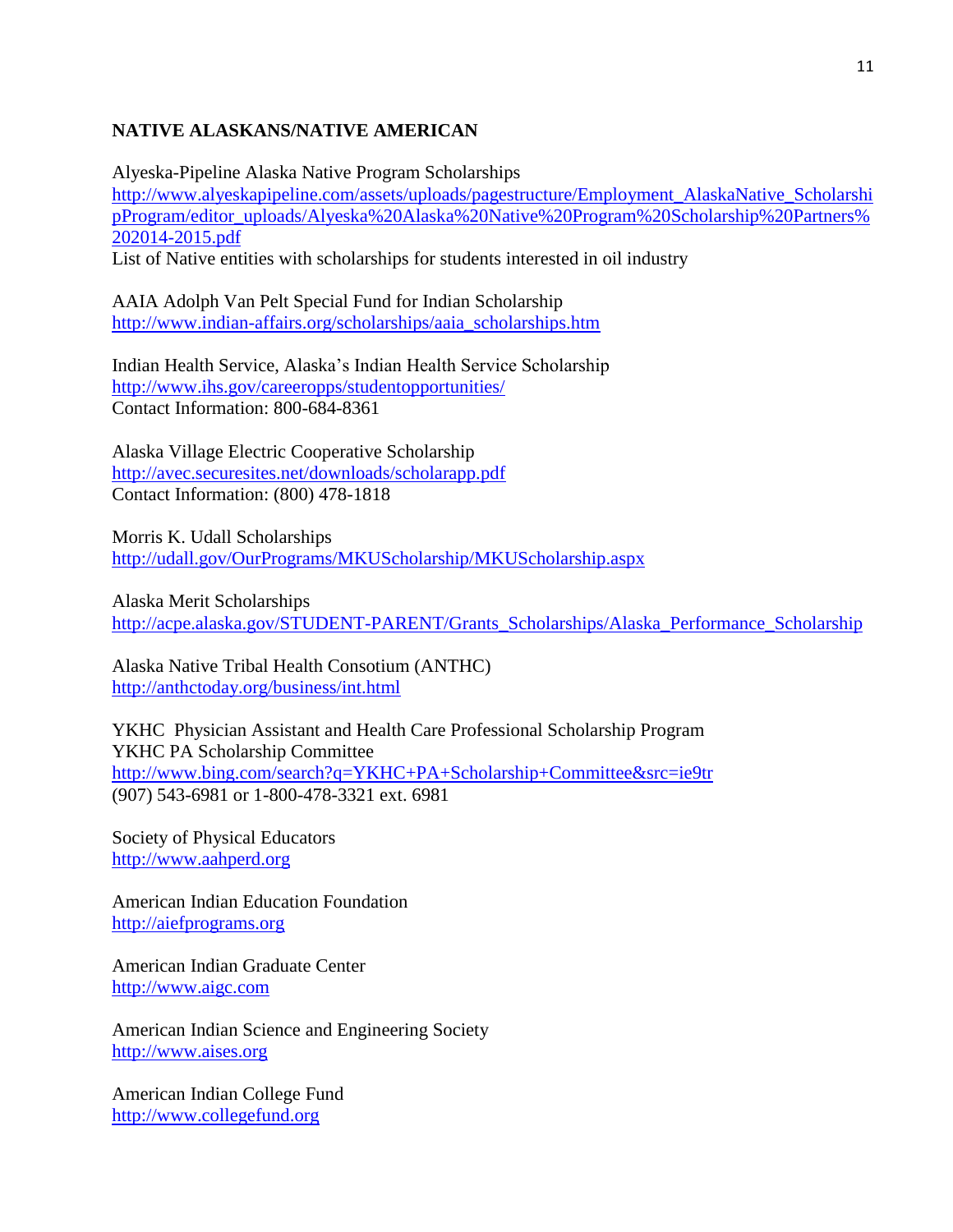Intertribal Timber Council [http://www.itcnet.org](http://www.itcnet.org/)

Sloan Minority Ph.D Program [http://sloanphds.org](http://sloanphds.org/)

#### *ALASKA NATIVE REGIONAL FOUNDATIONS*

- [http://www.ahtna-inc.com/sh\\_benefits.html](http://www.ahtna-inc.com/sh_benefits.html)
- <http://aleutcorp.com/>
- [http://www.asrc.com](http://www.asrc.com/)
- [http://www.bbnc.net](http://www.bbnc.net/)
- [http://www.beringstraits.com](http://www.beringstraits.com/)
- <http://www.calistacorp.com/>
- [http://www.chugach-ak.com](http://www.chugach-ak.com/)
- $\bullet$  <http://www.ciri.com/>
- [http://www.doyon.com](http://doyon.com/)
- [http://www.koniag.com](http://www.koniag.com/)
- <http://www.sealaska.com/page/home>
- <http://www.nativeco.com/the-13th-regional-corporation/>

### **CONSTRUCTION RELATED SCHOLARSHIPS/FINANCIAL AID**

Associated General Contractors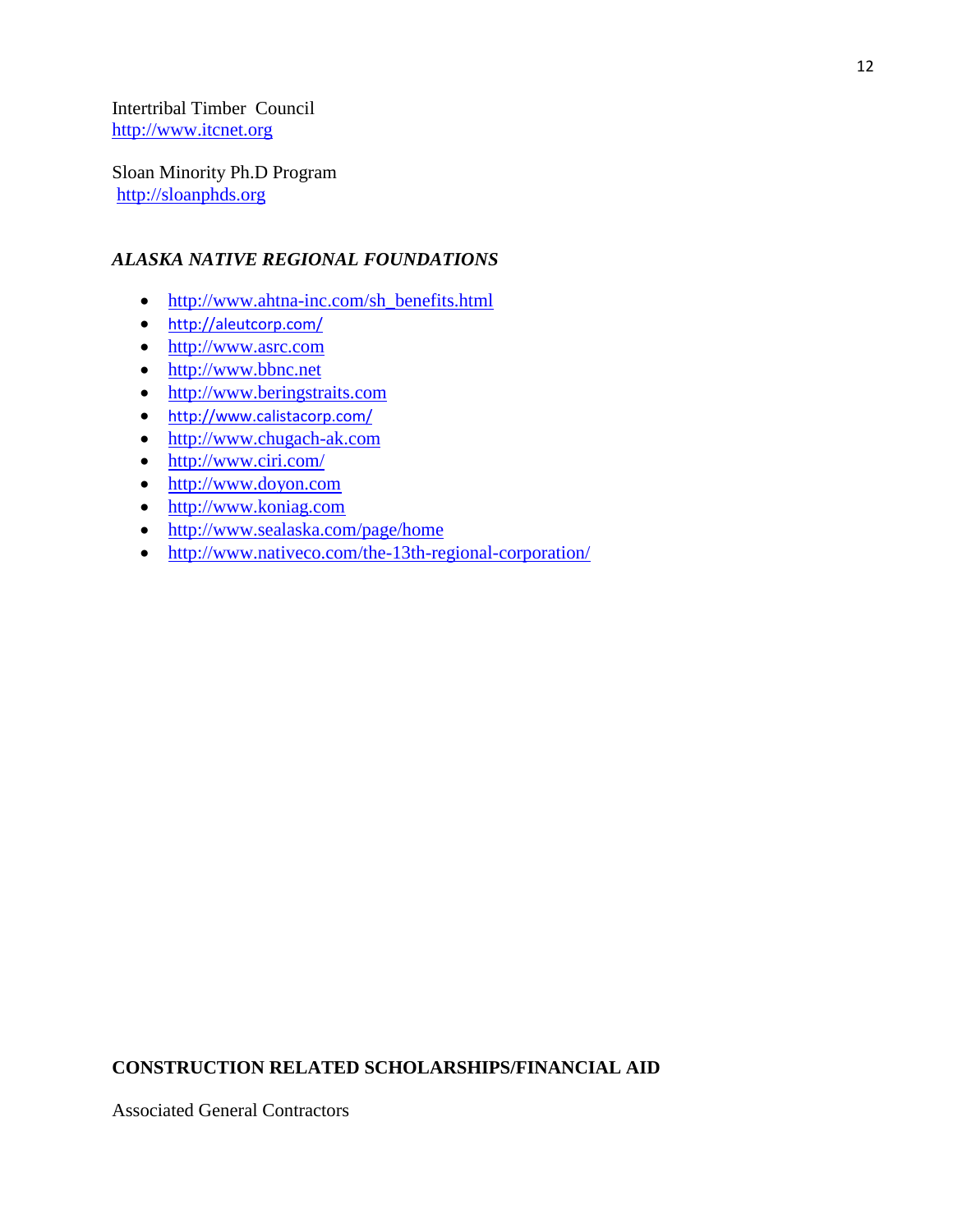<http://live.laborstats.alaska.gov/atc/provider.cfm?p=020000000131>

National Association of Women in Construction (NAWIC) Founder's Scholarship <http://www.nawictampa.org/scholarship.html>

Unicom, Inc. (Previously United Utilities) [http://wordpress.uui-alaska.com/?page\\_id=36](http://wordpress.uui-alaska.com/?page_id=36) Must be a resident of one of 61 communities served by United Utilities Contact Information: (800) 478-2020

#### **BUSINESS AND OFFICE TECHNOLOGY SCHOLARSHIP/FINANCIAL AID**

American Institute of Certified Public Accountants (AICPA) <http://www.aicpa.org/BecomeACPA/Scholarships/Pages/default.aspx> Funding for Accounting students

Career Training Foundation "Imagine America" Scholarship <http://www.imagine-america.org/> Site with links to multiple scholarship sites

#### **NURSING SCHOLARSHIP LINKS FOR MINORITY AND DISADVANTAGED STUDENTS**

- 1. <http://www.minoritynurse.com/scholarships> lists multiple scholarships
- 2. <http://www.blackexcel.org/200-Scholarships.html> lists 200 scholarship sites
- 3. <http://scholarships.fatomei.com/minority-scholarships-medical.html> scholarships for many medical professions
- 4. <http://www.nursingscholarships.org/minority/>
- 5. [http://www.nursingsociety.org/career/careeradvisor/pages/scholarships\\_opps.aspx](http://www.nursingsociety.org/career/careeradvisor/pages/scholarships_opps.aspx)
- 6. <http://benefits.gov/benefits/benefit-details/875> scholarship for most medical professions
- 7. <http://nursingscholarships.org/federal-nursing-scholarships/>
- 8. <http://1sthealthinsurancequotes.com/nursing-scholarship.html>
- 9. <http://educationgrant.com/scholarships/federal-healthcare-scholarships/> scholarship for most medical professions
- 10. <http://www.collegegrant.net/nursing-grants/> Grant Database

#### **AVIATION RELATED SCHOLARSHIPS**

AAAE Scholarships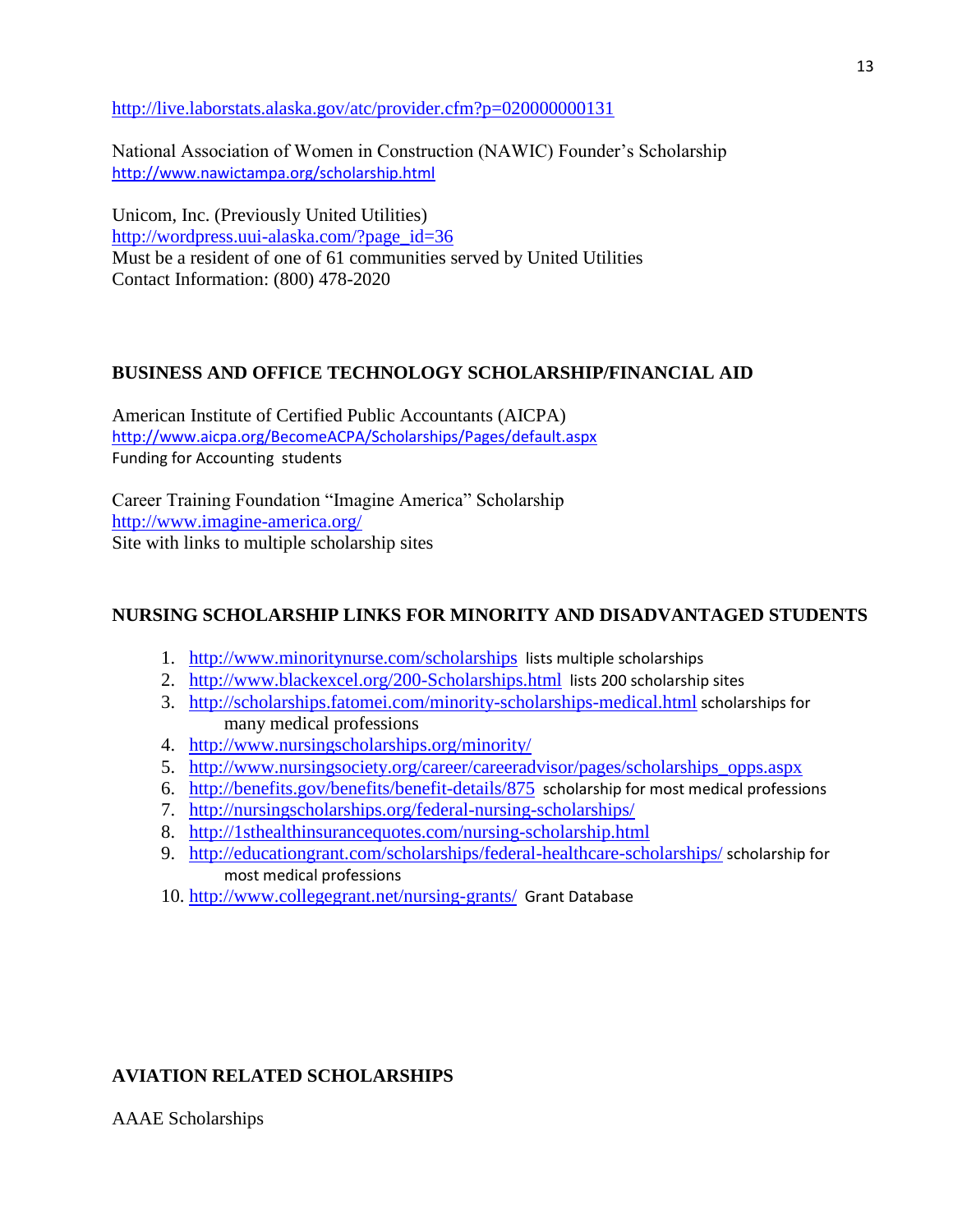#### [http://www.aaae.org/about\\_aaae/aaae\\_committees/academic\\_relations/aaae\\_scholarship\\_info/](http://www.aaae.org/about_aaae/aaae_committees/academic_relations/aaae_scholarship_info/)

ADMA Scholarship Program [http://www.adma.org/pdf/scholarship/ADMA\\_2014\\_Scholarship\\_Application.pdf](http://www.adma.org/pdf/scholarship/ADMA_2014_Scholarship_Application.pdf) For Aviation Management, Professional Pilot, or A & P Mechanic Deadline: March 28

Air Traffic Control Association Scholarship <http://www.atca.org/ATCA-Scholarship> Deadline: May 1

Alaska Aviation Safety Foundation <http://www.aasfonline.org/scholarship.html> Individuals with a private pilot's license and/or two semesters of classes Deadline: March 31<sup>st</sup>

The Alaska 99's <http://www.ak99s.org/scholarships.htm> Open to women in Alaska with a pilot's license or a solo endorsement

AOPA Scholarships <http://www.aopa.org/Pilot-Resources/Learn-to-Fly/aviation-scholarships.aspx>

Aviation Insurance Association Scholarship <http://www.aiaweb.org/Scholarships.aspx> Internship in Aviation Insurance field required

EAA Aviation Foundations Scholarships [http://www.eaa.org/en/eaa/aviation-education-and-resources/eaa-youth-education/eaa-aviation](http://www.eaa.org/en/eaa/aviation-education-and-resources/eaa-youth-education/eaa-aviation-scholarships/eaa-flight-training-scholarships)[scholarships/eaa-flight-training-scholarships](http://www.eaa.org/en/eaa/aviation-education-and-resources/eaa-youth-education/eaa-aviation-scholarships/eaa-flight-training-scholarships) 9 different scholarships for flight training and other aviation related programs

International Society of Women Airline Pilots [www.uswap.org/scholarship.html](http://www.uswap.org/scholarship.html) Must already posses commercial and instrument ratings

Women in Aviation International [www.wiai.org/education/scholarships.htm](http://www.wiai.org/education/scholarships.htm) Contact Information: 386-226-7996

Whirly-Girls Scholarship Fund, Inc. <http://www.whirlygirls.org/wg-scholarships> Contact Information: (757) 564-7864 For women wanting helicopter training.

Professional Aviation Maintenance Association Scholarship Fund [www.pama.org](http://www.pama.org/) Annual Scholarship to a student pursuing an A&P license (Site currently under construction 7-09-14)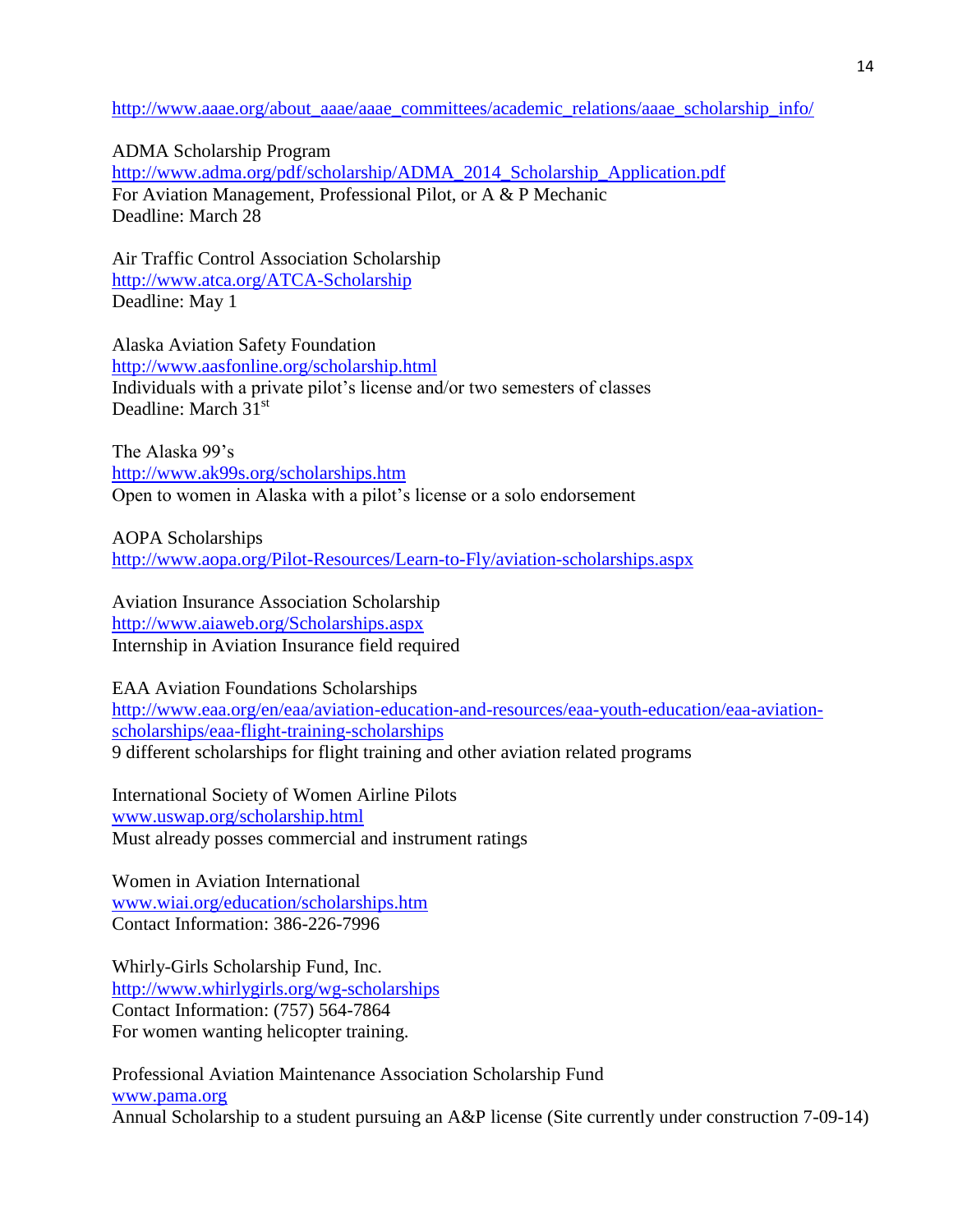Women Soaring Pilots Association Scholarships [www.womensoaring.org](http://www.womensoaring.org/) Glider Pilot training.

National Council for Women in Aviation/Aerospace <http://wai.org/education/scholarships.cfm> (800) 727-6292

National Business Aviation Association [www.nbaa.org/scholarships](http://www.nbaa.org/scholarships) Listing of several Aviation scholarships

Airport Council International North America Commissioners Roundtable Scholarship <http://wai.org/education/scholarships.cfm> For students working for a degree in airport management

Air Traffic Control Association Scholarship [www.atca.org](http://www.atca.org/)

AOPA Air Safety Foundation [www.aopa.org/asf/scholarship/](http://www.aopa.org/asf/scholarship/) Listing of multiple aviation scholarships

Aviation Distributors and Manufacturers Association Scholarship [www.adma.org](http://www.adma.org/) For  $3^{\text{rd}}$  and  $4^{\text{th}}$  years students in the aviation field

Aviation Insurance Association Scholarship <http://www.aiaweb.org/Scholarships.aspx> Upper classmen only

National Business Aircraft Association Scholarship <http://www.nbaa.org/prodev/scholarships/> A variety of aviation scholarships

AAAE Foundation [http://www.aaae.org/about\\_aaae/aaae\\_foundationscholarship\\_program/](http://www.aaae.org/about_aaae/aaae_foundationscholarship_program/) A variety of scholarships

The Anchorage Air Cargo Association Jim Snead Memorial Scholarship Fund <http://www.anchorageaircargo.com/schlorship.html> Tuition scholarship for student in transportation, international business or related studies Deadline: April 1 SAFE Association <http://www.safeassociation.com/index.cfm/page/philanthropic-outreach>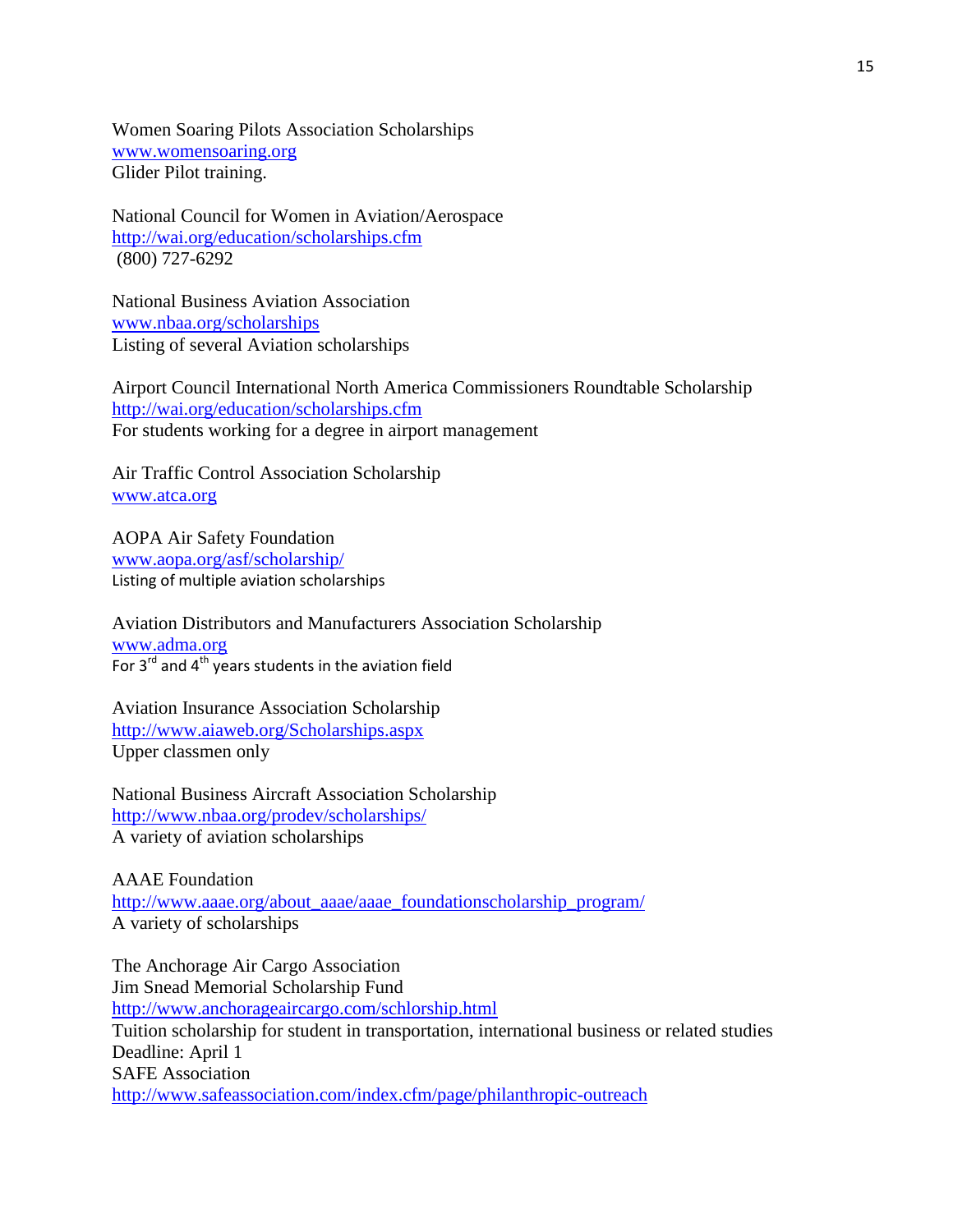General Aviation Scholarship Search Sites

- Avscholars, [www.avscholars.com](http://www.avscholars.com/), search site for aviation related scholarships
- Landing, [www.landings.com/\\_landings/pages/schl/schools-scholarships.html](http://www.landings.com/_landings/pages/schl/schools-scholarships.html)

 Search site for aviation related scholarships, including young students wanting a private pilot license

*SCHOLARSHIPS, SCHOLARSHIPS "STARTER KIT", AND OTHER LINKS*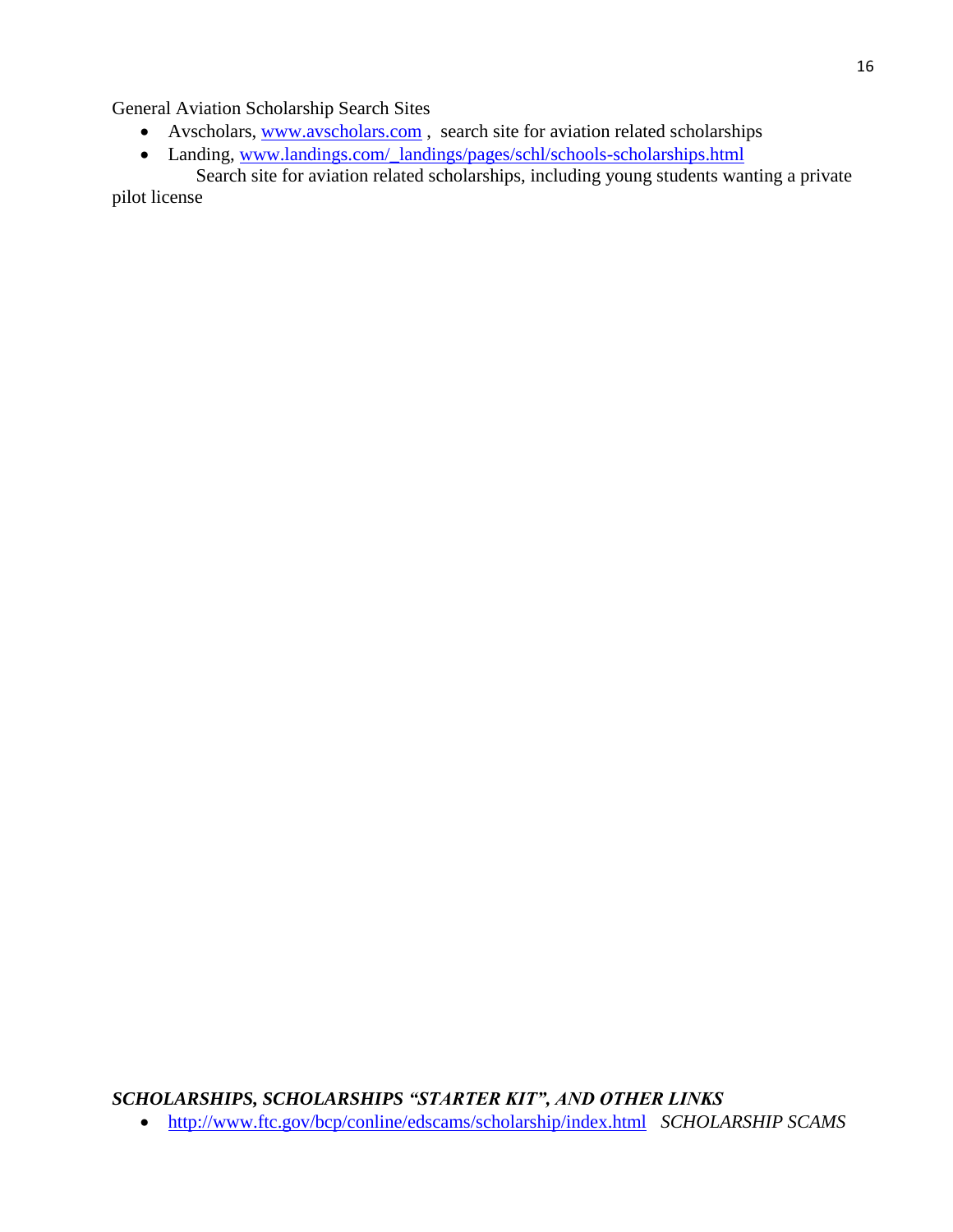- [http://www.absolutelyscholarships.com](http://www.absolutelyscholarships.com/)
- [http://www.accessgroup.org](http://www.accessgroup.org/)
- [http://www.actuaryjobs.com](http://www.actuaryjobs.com/)
- [http://www.apa.org](http://www.apa.org/)
- [http://www.collegeanswer.com](http://www.collegeanswer.com/)
- [http://www.collegeboard.com](http://www.collegeboard.com/)
- [http://www.collegefunds.net](http://www.collegefunds.net/)
- [http://www.collegenet.com](http://www.collegenet.com/)
- [http://www.collegescholarships.com](http://www.collegescholarships.com/)
- [http://www.college-scholarships.com](http://www.college-scholarships.com/)
- [http://www.collegeview.com](http://collegeview.com/)
- [http://www.ed.gov](http://www.ed.gov/)
- [http://www.eric.ed.gov](http://www.eric.ed.gov/)
- [http://www.fafsa.ed.gov](http://www.fafsa.ed.gov/)
- [http://www.fastweb.com](http://www.fastweb.com/)
- [http://www.finaid.com](http://www.finaid.com/) or [www.finaid.org](http://www.finaid.org/)
- [http://www.freschinfo.com](http://www.freschinfo.com/)
- [http://www.gemfellowship.org](http://www.gemfellowship.org/)
- [http://www.theihs.org](http://www.theihs.org/)
- [http://www.hhs.gov](http://www.hhs.gov/)
- [http://www.marine-scholars.org](http://www.marine-scholars.org/)
- [http://www.naas.org](http://www.naas.org/)
- [http://www.nationalmerit.org](http://www.nationalmerit.org/)
- [http://www.petersons.com](http://www.petersons.com/)
- [http://www.scholarshipamerica.org](http://www.scholarshipamerica.org/)
- [http://www.scholarship-page.com](http://www.scholarship-page.com/)
- [http://www.scholarships.com](http://www.scholarships.com/)
- [http://www.scholarshipworkshop.com](http://www.scholarshipworkshop.com/)
- <http://www.scholastic.com/artandwriting>
- [http://www.wiredscholar.com](http://www.wiredscholar.com/)

## **INTERNSHIPS/Fellowships**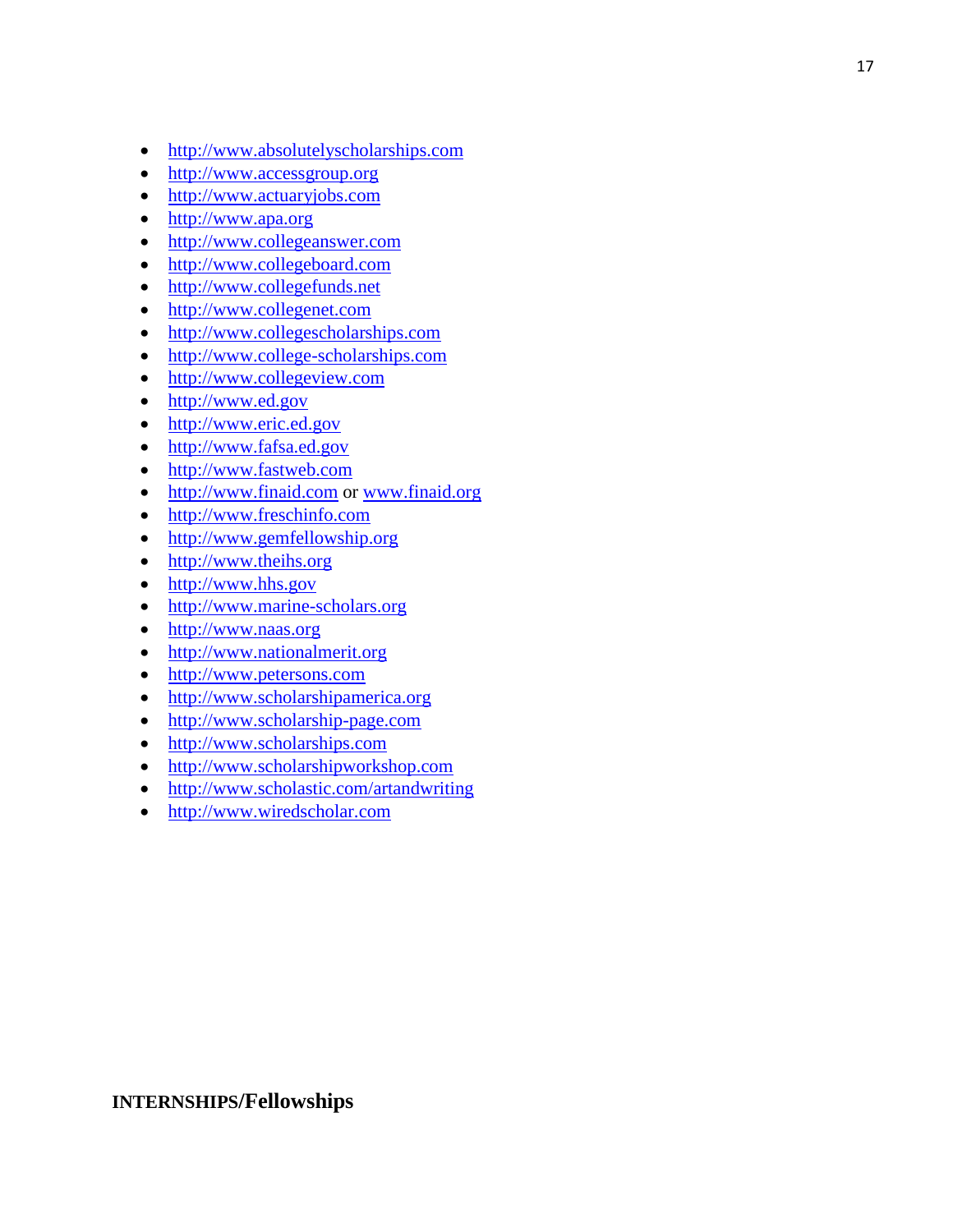American Association of University Women Fellowship <http://www.aauw.org/what-we-do/educational-funding-and-awards/american-fellowships/>

American Psychological Association Fellowships <http://www.apa.org/pi/mfp/index.aspx>

Association of American University Women Grants & Fellowships <http://www.aauw.org/what-we-do/educational-funding-and-awards/> list of 6 grants and Fellowships

Center for Performance Assessment Postdoctoral Fellowship [http://www.iefa.org/scholarships/458/Center\\_For\\_Performance\\_Assessment\\_Postdoctoral\\_Fellowshi](http://www.iefa.org/scholarships/458/Center_For_Performance_Assessment_Postdoctoral_Fellowship_Program) [p\\_Program](http://www.iefa.org/scholarships/458/Center_For_Performance_Assessment_Postdoctoral_Fellowship_Program)

Center for Women in Government Fellowships <http://www.studentscholarshipsearch.com/scholarships/fellowship-on-women-and-public-policy.php>

Consortium for Graduate Study in Management Fellowships for Minorities <http://www.cgsm.org/>

Council on Social Work <http://www.cswe.org/CentersInitiatives/ScholarshipsandFellowships.aspx>

Drexel University College of Medicine <http://archives.drexelmed.edu/fellowship.php>

Educational Testing Services <http://www.ets.org/research/fellowships>

Ford Foundation <http://sites.nationalacademies.org/pga/fordfellowships/>

Howard Hughes Medical Institute <http://www.hhmi.org/programs>

Humane Studies Fellowships <https://www.theihs.org/humane-studies-fellowships>

Indian Health Service Internship <http://www.collegeinternshipjobs.com/a/jobs/find-jobs/q-Indian+Health+Service+Internship>

InterAmerican Foundation <http://www.iie.org/en/Programs/IAF-Grassroots-Development-Fellowship-Program>

National Institute of General Medical Sciences <http://www.nigms.nih.gov/Pages/default.aspx>

National Institute of Mental Health